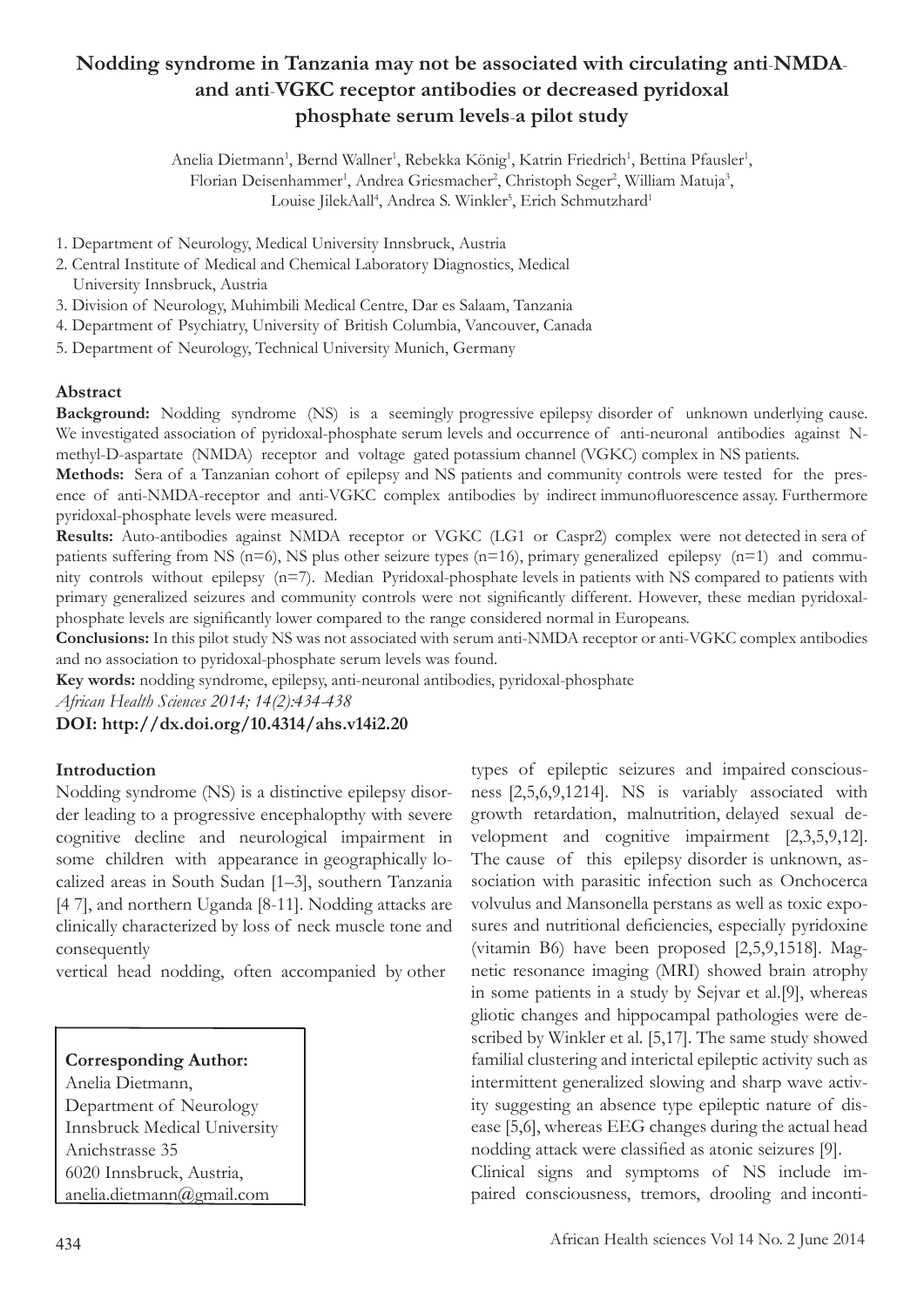nence of urine as well as psychiatric disturbances [2,5,9]. This clinical picture may also be seen in autoimmune encephalopathies [19] and it was therefore tempting to speculate thatNS is associated with antibodies to cellsurface proteins expressed in neurons [20]. Therefore,we investigated sera of a Tanzanian epilepsy cohort including NS patients and community controls originally collected for studies described in [21] - for the presence of anti-NMDA (N-methylDaspartate) receptor and antiVGKC (voltage gated potassium channel) complex antibodies as a pilot study. Furthermore we measured pyridoxalphosphate serum levels in a set of patients and community controls of the same Tanzanian cohort.

# **Methods:**

The original study was conducted in The Mahenge Epilepsy Clinic, Mahenge, Tanzania. A detailed description of the study population has been described elsewhere [21]. The study had been approved by the Ethics Committee of the Muhimbili University College of Health Sciences,Dar es Salaam. Informed consent was obtained from all participants.

In brief, clinical characteristics, skin snips, blood samples were collected in patients regularly attending The Mahenge Epilepsy Clinic. Four different patient groups were defined: people with epilepsy with and without onchocerciasis and people not suffering from epilepsy with and without detection of onchocerciasis. People with epilepsy were further classified in subgroups of either primary generalized seizures, focal seizures, NS only or NS and occurrence of other epileptic seizure types [21]. According to current nomenclature study groups of patients with NS or NS and other seizures types correspond to NS and NS plus [5,14]. As control groups patients with primary generalized epilepsy (PGE) without NS and community controls (CC) without history of epileptic disorders or NS were enrolled according to the study protocol [21]. In all patients and community controls polymerase chain reaction (PCR) for Onchocerca volvulus has been performed on skin snips as described earlier in [21].

All samples (collected in 2005) were transferred to the Neurological Laboratory, Department of Neurology, Innsbruck Medical University, Austria. Samples were defrosted once for detection of IgG4 antibodies against Onchocerca volvulus [21], and were then stored at 20°C without further freezethaw cycles. For the current study, 30 randomly selected samples with sufficient amount of available serum of patients with

NS, NS plus, PGE only or CC were thawed once for detection of either pyridoxalphosphate or of antineuronal antibodies. Autoantibodies against NMDA receptors and VGKC complex, particularly LGI1 and Caspr2, were detected by a commercially available cellbased indirect immunofluorescence assay according to the manufacturer's instructions (www.euroimmun.de/ index.php?id=29&L=1). The assay uses transfected immobilized HEK293 cells which are incubated with test sera at a dilution of 1:10. Secondary antihuman fluorescein isothiocyanate labeled IgG antibodies are used for detection of specific autoantibodies. To control for background activity nontransfected HEK293 cells were used and in each run a positive and a negative control serum was included. Evaluation was done in a blinded fashion at the Neurological Laboratory, Department of Neurology, Innsbruck Medical University, Austria.

Pyridoxine was measured as pyridoxal-phosphate, the active pyridoxal-phosphate metabolite.

Pyridoxalphosphate levels were measured in patients and community control serum samples according to routinely performed procedures in the central laboratory of the InnsbruckMedical University, Austria. An IVDCE certified HPLCFLD assay (Chromsystems, Munich, Germany) with external calibration and an internal standard was used. The assay was linear between 1.0 and 260.0  $\mu$ g/l, an inter-day variability of < 6.0% was observed.

Pyridoxalphosphate serum levels are given in median and range values and were compared within study groups by 1way ANOVA. Statistical significance was defined as a 2sided P value < 0.05.

#### **Results:**

Patients' demographic data are listed in Table 1. Autoantibodies against NMDA receptors or VGKC complex (LG1 or Caspr2) were not detected in serum of patients suffering from NS ( $n= 6$ ), NS plus ( $n= 16$ ) or PGE ( $n=1$ ). In the serum of CC ( $n=7$ ) one sample was found positive for antiVGKC Caspr2 complex antibodies. Skin snips tested positive for onchocerciasis in 69% of NS, 81% of NS plus, 55% of PGE patients and 100% of CC (Table 1).

#### Table 1

Numbers, sex and median age (range) of patients in different study groups of patients with nodding syndrome (NS), nodding syndrome and other epileptic disorders (NS plus), primary generalized epilepsy (PGE) and community controls (CC).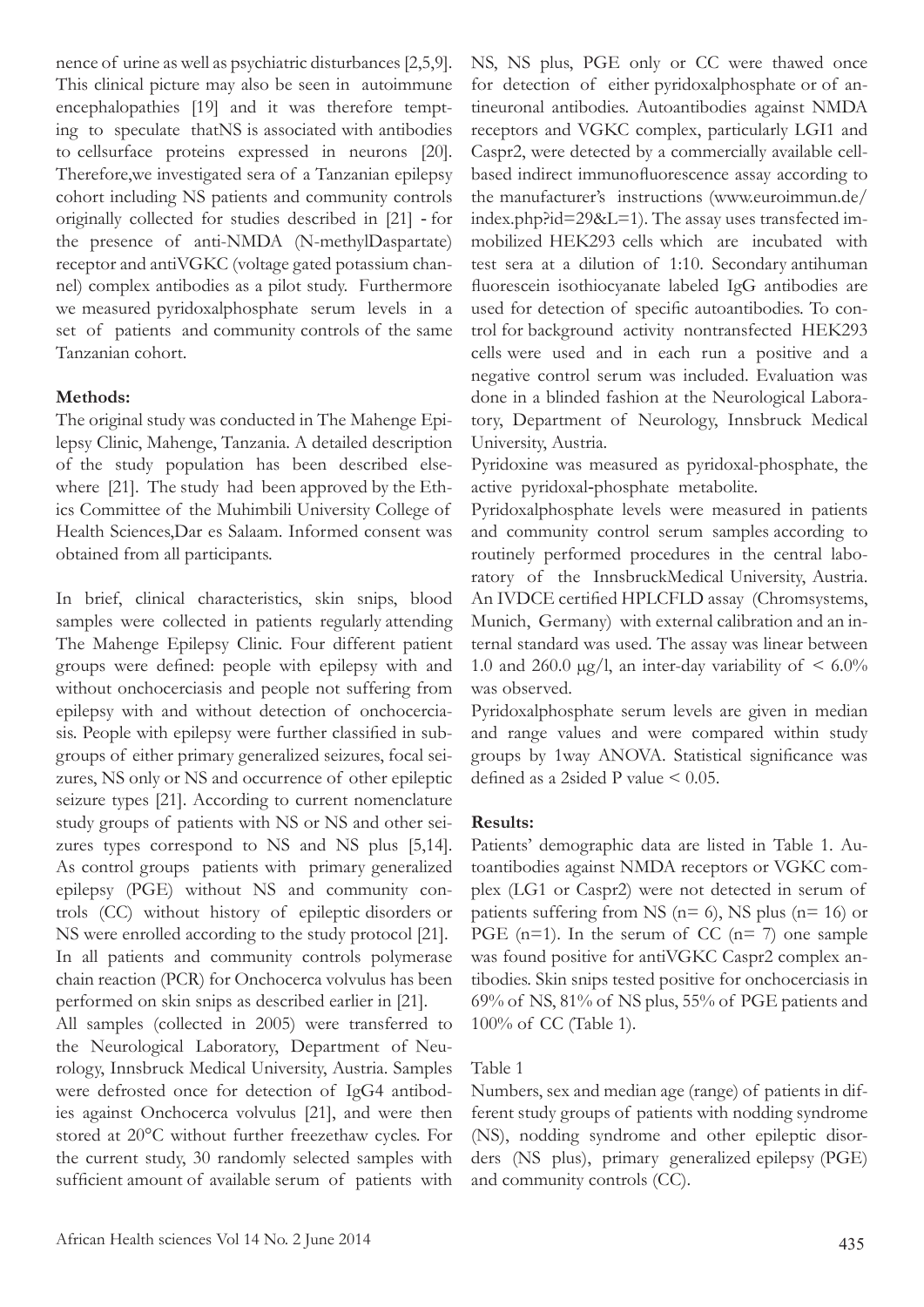| Table 1 Demographics<br>Pyridoxine |               |                |               |    |                                                               |  |  |  |  |  |
|------------------------------------|---------------|----------------|---------------|----|---------------------------------------------------------------|--|--|--|--|--|
|                                    | n             |                |               |    | female Median Age (Range) Onchocerciasis (positive Skin snip) |  |  |  |  |  |
| NS                                 | <sup>10</sup> | 5              | $14,5(12-18)$ | 7  |                                                               |  |  |  |  |  |
| PGE                                | -10           | $\overline{4}$ | $14,5(12-18)$ | -5 |                                                               |  |  |  |  |  |
| CC                                 | 10            | $\overline{4}$ | $29,5(22-31)$ | 10 |                                                               |  |  |  |  |  |
|                                    |               |                |               |    |                                                               |  |  |  |  |  |

NMDA-Receptor and VGKC Complex Antibodies

 $CC$  7 2 50 (26-65) 7

|         | $\mathbf n$ |             |                                   | female Median Age (Range) Onchocerciasis (positive Skin snip) |
|---------|-------------|-------------|-----------------------------------|---------------------------------------------------------------|
|         |             |             | NS 6 5 15 (13-65) 4               |                                                               |
| NS plus |             |             | $16 \qquad 7 \qquad 17 \ (12-30)$ |                                                               |
|         |             | $PGE = 1$ 0 |                                   |                                                               |

Median Pyridoxal-phosphate serum levels in patients with NS (2,11  $\mu$ g/L, range 1,0 –4,86  $\mu$ g/L, n=10) compared to PGE patients  $(1,96 \,\mu g/L,$  range  $1,0,6,18 \,\mu g/L,$ n=10) and CC (2,76  $\mu$ g/L, range 1,07 6,33  $\mu$ g/L, n=10)

yielded no statistically significant difference (Figure 1). However, median pyridoxalphosphate levels are significantly lower compared to the range considered normal in Europeans (6-18µg/L).

Figure 1

Serum pyridoxalphosphate levels of nodding syndrome (NS) patients, pimary generalized epilepsy patients (PGE) and community controls (CC). Boxes and whiskers, median and interquartile range. P not significant.



#### **Discussion:**

Serum antiNMDAreceptor or antiVGKCcomplex antibodies were not detected in NS, NS plus or PGE patients. Surprisingly we found one positive sample for antiVGKC Caspr2 complex antibodies in a community control group without epilepsy or NS in his medical history. Since this specific subject showed no signs or

symptoms of any epilepsy disorder at the time of taking the serum sample and was not followed up, this finding cannot be related to any neurologic disorder of later onset.

Recently, Winkler et al. published a followup Study on NS patients from the same cohort; however community controls have not been re-examined [6].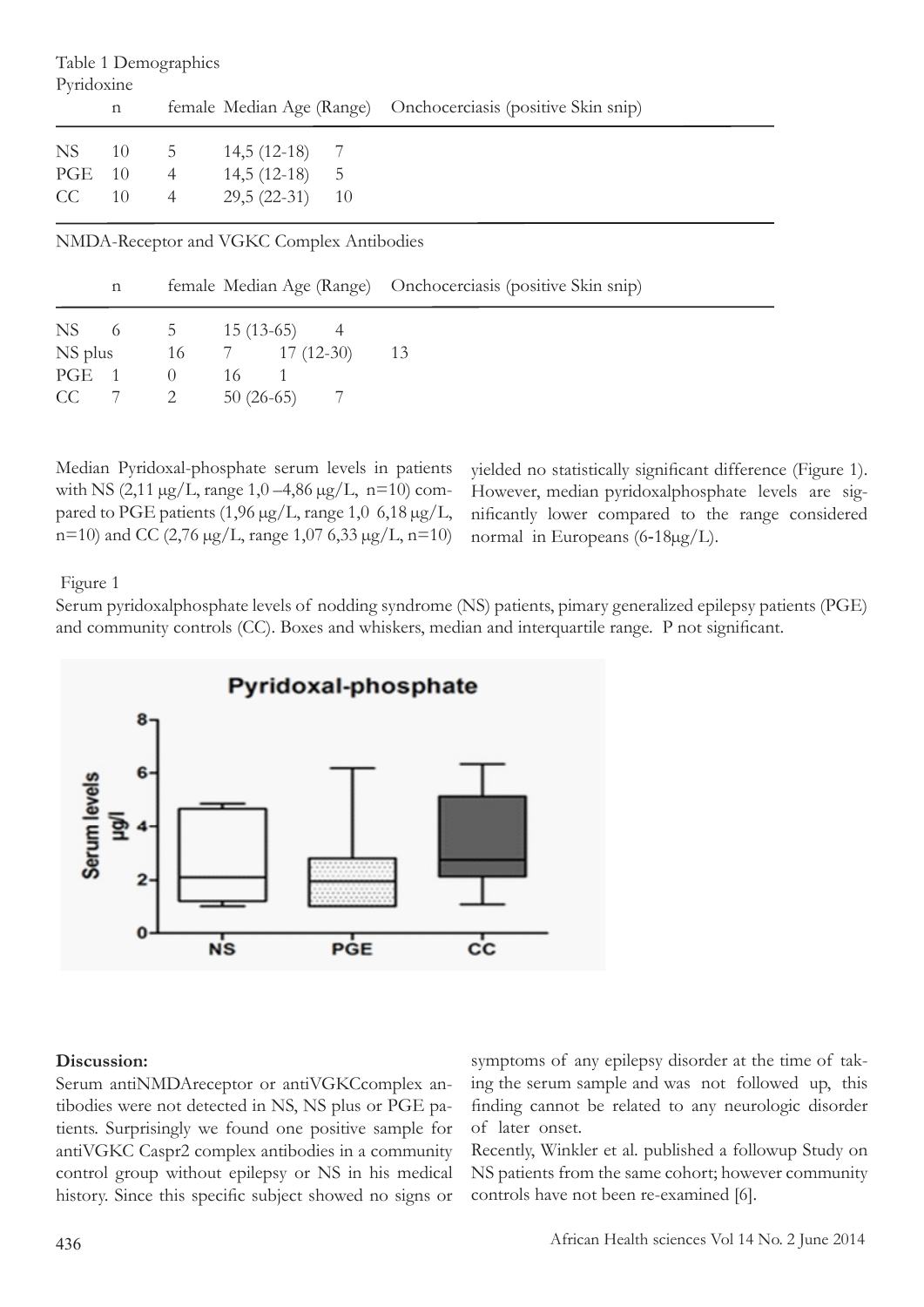MRI changes, EEG and clinical findings are associated with signs and symptoms of a progressive epileptic encephalopathy in some of the patients including impaired consciousness, tremors, drooling and incontinence of urine as well as psychiatric disturbances [2,5,9,17]. This clinical picture may also be seen in autoimmune encephalopathies [19] and it was therefore tempting to speculate that auto immune antibodies such as antineuronal receptor antibodies might be found circulating in the peripheral blood of NS or NS plus patients [20]. However, this is the first scientificreport to describe that anti-neuronal antibodies against NMDA-receptors or the VGKC-complex have not been found in NS or NS plus patients.

Low pyridoxalphosphate levels or other nutritional factors as well as possible exposures to toxinsare hypothesized causes for NS [15,18]. In the present study we measured Vitamin B6 levels of NS patients, and PGE patients and community controls. Levels did not differ significantly between these three groups. However, when compared to the range of pyridoxalphosphate serum levels considered normal in Europeans, levels were overall significantly lower. Results of low pyridoxalphosphate serum levels are consistent with findings from others described in literature [18]. This might be explained by different food habits and availability of nutrition rich in vitamin B6 or by a lower reference range for this population. In a publication by Spencer et al. environmental, nutritional and infectious factors in NS were described in detail. Spencer et al. discussed that ingestion of food contaminated by Penicillium fungi, with its metabolites acting as pyridoxine antimetabolites [22], may account for low pyridoxal-phosphate levels [16].

The current study has some important limitations. First, our sample size is small; second,other neuronal autoimmune antibodies such as antiglutamate receptor antibodies have not been investigated. Third, samples were stored for approximately 7 years before analysis. Since storage temperature was constant (20°C) and freezethaw cycles were avoided, degradation of sampledproteins was likely to have been negligible.

# **Conclusion**

In this pilot study NS and NS plus is not associated with antineuronal antibodies against NMDA receptors or VGKC complex circulating in the serum and it does not seem to be associatedwith decreased pyridoxalphosphate serum levels. Therefore, further studies are essential to elucidate the pathomechanism of this mysterious epileptic encephalopathy affecting endemically young people in selected parts of Eastern Africa.

## **Acknowledgments**

We thank Ingrid Gstrein from the Neurological Laboratory, Department of Neurology, Innsbruck Medical University, Austria for the performance of the cellbased indirect immunofluorescence assay.

#### **Detailed contribution of Authors to the work**

A.D., E.S. Manuscript; A.D., F.D. Cell-Based indirect immunofluorescence assays; A.G., C.S.

Measurment of Phyridoxalphoasphate levels; B.W., R.K., K.F., B.P. Patients enrollment and sample collection; A.S.W., W.M., L.J.A., E.S.

Neurological examination and patients group classification; L.J.A., A.S.W., W.M. , F.D., C.S., B. intellectual contribution to study design and review of manuscript

#### **References**

1. Lacey M. Nodding disease: mystery of southern Sudan. Lancet Neurol 2003;2:714.

2. Tumwine J, Vandemaele K, Chungong S, Richer M, Anker M, Ayana Y, et al. Clinical and epidemiologic characteristics of nodding syndrome in Mundri County, southern Sudan. Afr Health Sci 2012;12:242–8.

3. Nyungura JL, Akim T, Lako A, Gordon A, Lejeng L, William G. Investigation into the Nodding syndrome in Witto Payam, Western Equatoria State, 2010. South Sudan Med J 2011;4:3–6.

4. Aall-Jilek LM. Epilepsy in the Wapogoro tribe in Tanganyika. Acta Psychiatr Scand 1965;41:57–86.

5. Winkler AS, Friedrich K, König R, Meindl M, Helbok R, Unterberger I, et al. The head nodding syndrome- -clinical classification and possible causes. Epilepsia 2008;49:2008–15.

6. Winkler AS, Wallner B, Friedrich K, Pfausler B, Unterberger I, Matuja W, et al. A longitudinal study on nodding syndrome-a new African epilepsy disorder. Epilepsia 2014;55:86–93.

7. Spencer PS, Palmer VS, Jilek-Aall L. Nodding syndrome: origins and natural history of a longstanding epileptic disorder in sub-Saharan Africa. Afr Health Sci 2013;13:176– 82.

8. Kaiser C, Benninger C, Asaba G, Mugisa C, Kabagambe G, Kipp W, et al. Clinical and electro-clinical classification of epileptic seizure in west Uganda. Bull Soc Pathol Exot 2000;93:255–9.

9. Sejvar JJ, Kakooza AM, Foltz JL, Makumbi I, Atai-Omoruto AD, Malimbo M, et al. Clinical, neurological,